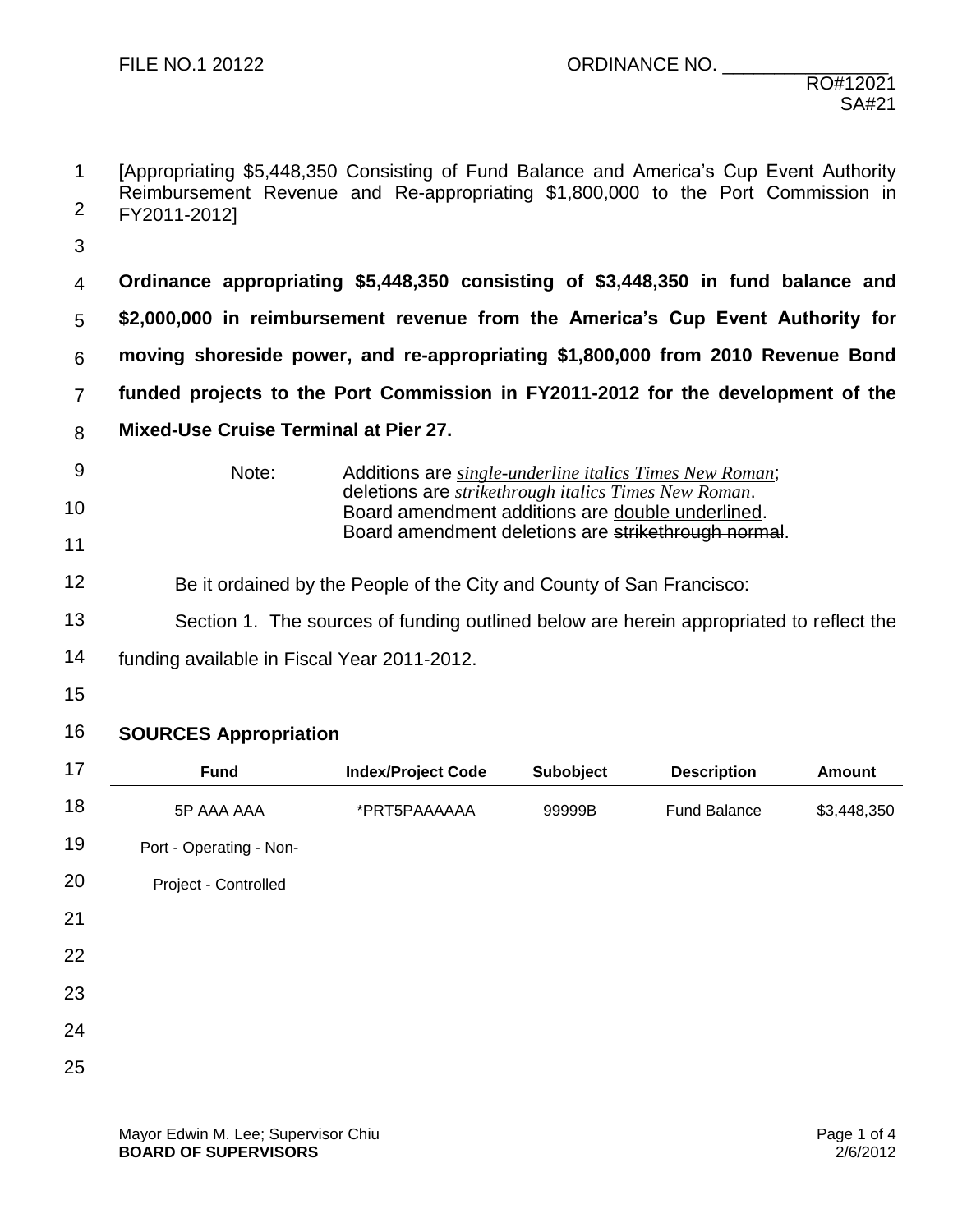| <b>Fund</b>                                                                                 | <b>Index/Project Code</b>                                                         | Subobject        | <b>Description</b>     | <b>Amount</b> |  |
|---------------------------------------------------------------------------------------------|-----------------------------------------------------------------------------------|------------------|------------------------|---------------|--|
| 5P AAA ACP                                                                                  | 392601                                                                            | 75999            | Shoreside Power        | \$2,000,000   |  |
| Port - Continuing Project                                                                   | CPO769 10                                                                         | Port - Misc      | Reimbursement          |               |  |
| <b>Operating Fund</b>                                                                       |                                                                                   | Receipts         | Revenue from           |               |  |
|                                                                                             |                                                                                   |                  | America's Cup          |               |  |
|                                                                                             |                                                                                   |                  | <b>Event Authority</b> |               |  |
|                                                                                             |                                                                                   |                  |                        |               |  |
| <b>Total SOURCES Appropriation</b>                                                          |                                                                                   |                  |                        | \$5,448,350   |  |
|                                                                                             |                                                                                   |                  |                        |               |  |
|                                                                                             | Section 2. The uses of funding outlined below are herein appropriated in FY 2011- |                  |                        |               |  |
| 2012 in Subobject 06700 (Buildings, Structures, and Improvement Project-Budget) and reflect |                                                                                   |                  |                        |               |  |
| the projected uses of funding to support the Port Commission in the development of the      |                                                                                   |                  |                        |               |  |
| Mixed-Use Cruise Terminal at Pier 27.                                                       |                                                                                   |                  |                        |               |  |
|                                                                                             |                                                                                   |                  |                        |               |  |
| <b>USES Appropriation</b>                                                                   |                                                                                   |                  |                        |               |  |
| <b>Fund</b>                                                                                 | <b>Index / Project Code</b>                                                       | <b>Subobject</b> | <b>Description</b>     | <b>Amount</b> |  |
| 5P AAA ACP                                                                                  | 392601                                                                            | 06700 Buildings, | Pier 27 Mixed-Use      | \$5,448,350   |  |
| Port – Continuing Project                                                                   | CPO769 10                                                                         | Structures, and  | Cruise Terminal        |               |  |

| 18 | Port - Continuing Project       | CPO769 10 | Structures, and | <b>Cruise Terminal</b> |             |
|----|---------------------------------|-----------|-----------------|------------------------|-------------|
| 19 | <b>Operating Fund</b>           |           | Improvement     | Project                |             |
| 20 |                                 |           | Project-Budget  |                        |             |
| 21 |                                 |           |                 |                        |             |
| 22 | <b>Total USES Appropriation</b> |           |                 |                        | \$5,448,350 |
| 23 |                                 |           |                 |                        |             |
| 24 |                                 |           |                 |                        |             |
| 25 |                                 |           |                 |                        |             |
|    |                                 |           |                 |                        |             |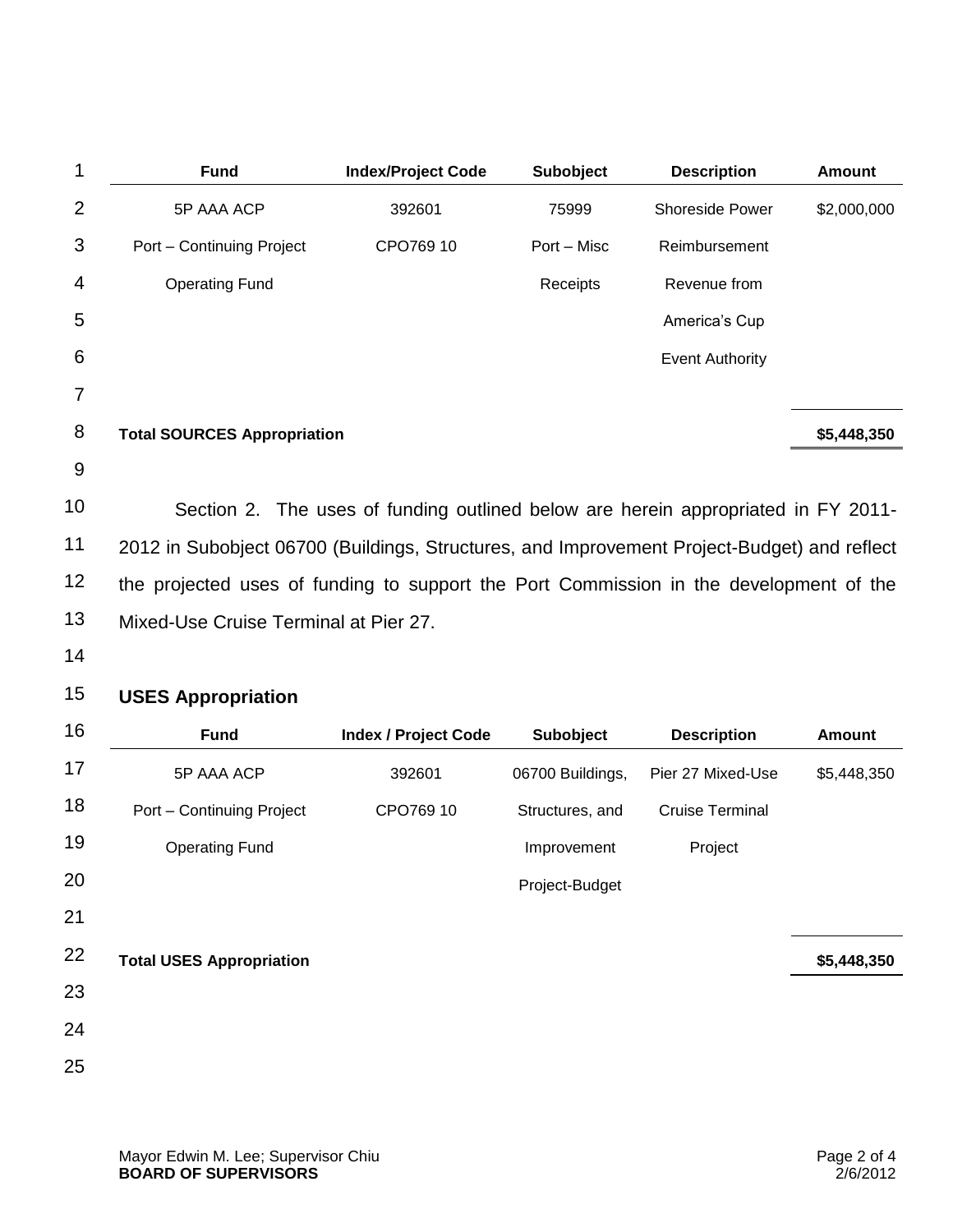1 2 Section 3. The uses of funding outlined below are herein de-appropriated to reflect the funding available in Fiscal Year 2011-2012

3

## 4 **USES De-appropriation**

| 5  | <b>Fund</b>                                                                                 | <b>Index / Project Code</b> | Subobject        | <b>Description</b>  | <b>Amount</b> |  |
|----|---------------------------------------------------------------------------------------------|-----------------------------|------------------|---------------------|---------------|--|
| 6  | 5P CPF 09A                                                                                  | 390910                      | 06700 Buildings, | De-Appropriation    | \$1,100,000   |  |
| 7  | Port Rev Bonds 2009                                                                         | CPO921                      | Structures, and  | of 2010 Revenue     |               |  |
| 8  | $-$ Series 2010A $-$ Tax                                                                    | 9ARJ01                      | Improvement      | <b>Bond Project</b> |               |  |
| 9  | Exempt                                                                                      |                             | Project-Budget   |                     |               |  |
| 10 |                                                                                             |                             |                  |                     |               |  |
| 11 | 5P CPF 09B                                                                                  | 390912                      | 06700 Buildings, | De-Appropriation    | \$700,000     |  |
| 12 | Port Rev Bonds 2009                                                                         | CPO920                      | Structures, and  | of 2010 Revenue     |               |  |
| 13 | $-$ Series 2010B $-$                                                                        | 9BRF01                      | Improvement      | <b>Bond Project</b> |               |  |
| 14 | Taxable                                                                                     |                             | Project-Budget   |                     |               |  |
| 15 |                                                                                             |                             |                  |                     |               |  |
| 16 |                                                                                             |                             |                  |                     |               |  |
| 17 | <b>Total USES De-appropriation</b>                                                          |                             |                  |                     | \$1,800,000   |  |
| 18 |                                                                                             |                             |                  |                     |               |  |
| 19 | Section 4. The uses of funding outlined below are herein re-appropriated in FY 2011-        |                             |                  |                     |               |  |
| 20 | 2012 in Subobject 06700 (Buildings, Structures, and Improvement Project-Budget) and reflect |                             |                  |                     |               |  |
| 21 | the projected uses of funding to support the Port Commission in the development of the      |                             |                  |                     |               |  |
| 22 | Mixed-Use Cruise Terminal at Pier 27.                                                       |                             |                  |                     |               |  |
| 23 |                                                                                             |                             |                  |                     |               |  |
| 24 |                                                                                             |                             |                  |                     |               |  |
| 25 |                                                                                             |                             |                  |                     |               |  |